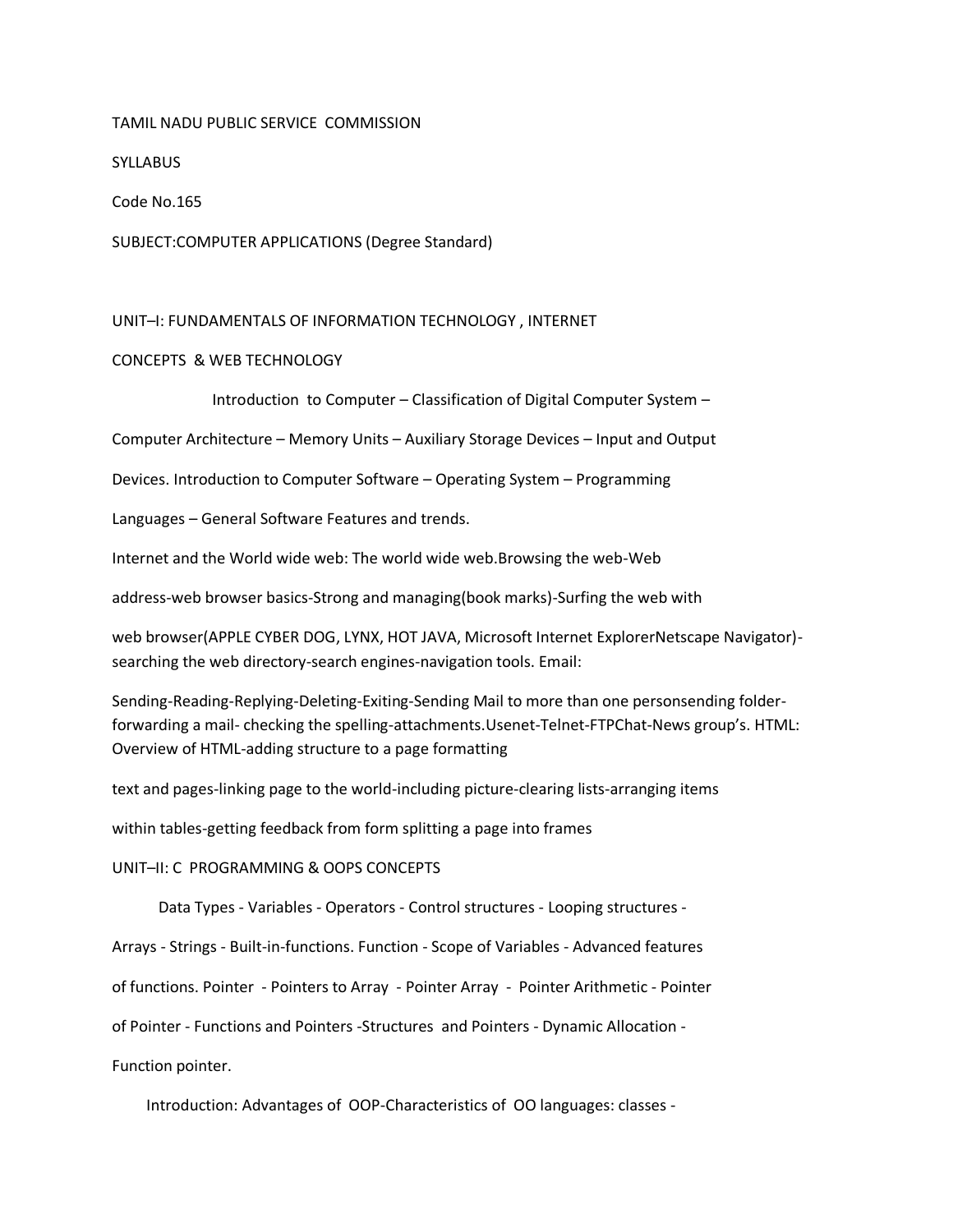objects-inheritance-reusability - creating new data types - polymorphism and overloading - C++ programming basics - Loops and decisions. Objects and Classes: A simple class - C++ objects as physical objects and data types -constructors - destructors - objects as function arguments - returning objects from functions -structures and classes-class, object and memory - static class data - arrays and strings. Operator overloading: Unary and binary operators - data conversion-inheritance: derived class constructors - overloading member functions - class hierarchies - public and private inheritance - levels of inheritance - multiple inheritance - pointers.

### UNIT–III: DIGITAL COMPUTER FUNDAMENTALS

 Number Systems and Logic Circuits: Number systems - Decimal, Binary, Octal, Hexadecimal - conversion from one to another - Characters and codes - ASCII code, Excess-3 code, gray code - binary addition, subtraction, multiplication and division - unsigned binary numbers - signed magnitude numbers - complements in number systems - Truth tables, AND, OR, NOT, NOR & NAND gates, EX-OR gates - parity generators and checkers.Boolean Algebra and Digital Circuits : Boolean laws and theorems - De Morgan's theorems - Duality theorem - simplification of sum of 2 product and product of sum expressions - Karnaugh map and simplifications - Simple arithmetic circuits - Half and Full adders - Binary adder/subtracter - BCD adder - Data processing circuits - Multiplexers - Demultiplexers -Encoders and Decoders.

## UNIT–IV: SOFTWARE ENGINEERING

 Sotware Project Planning: Size Estimation-Cost Estimation Models-The Constructive Cost Model(COCOMO)-COCOMO II-The Putnam Resourse Allocation Models-Software Risk Managements - Software Design: Definition-Modularity-Strategy of Designs-Function Oriented Design-IEEE Recommended Practice for Software Design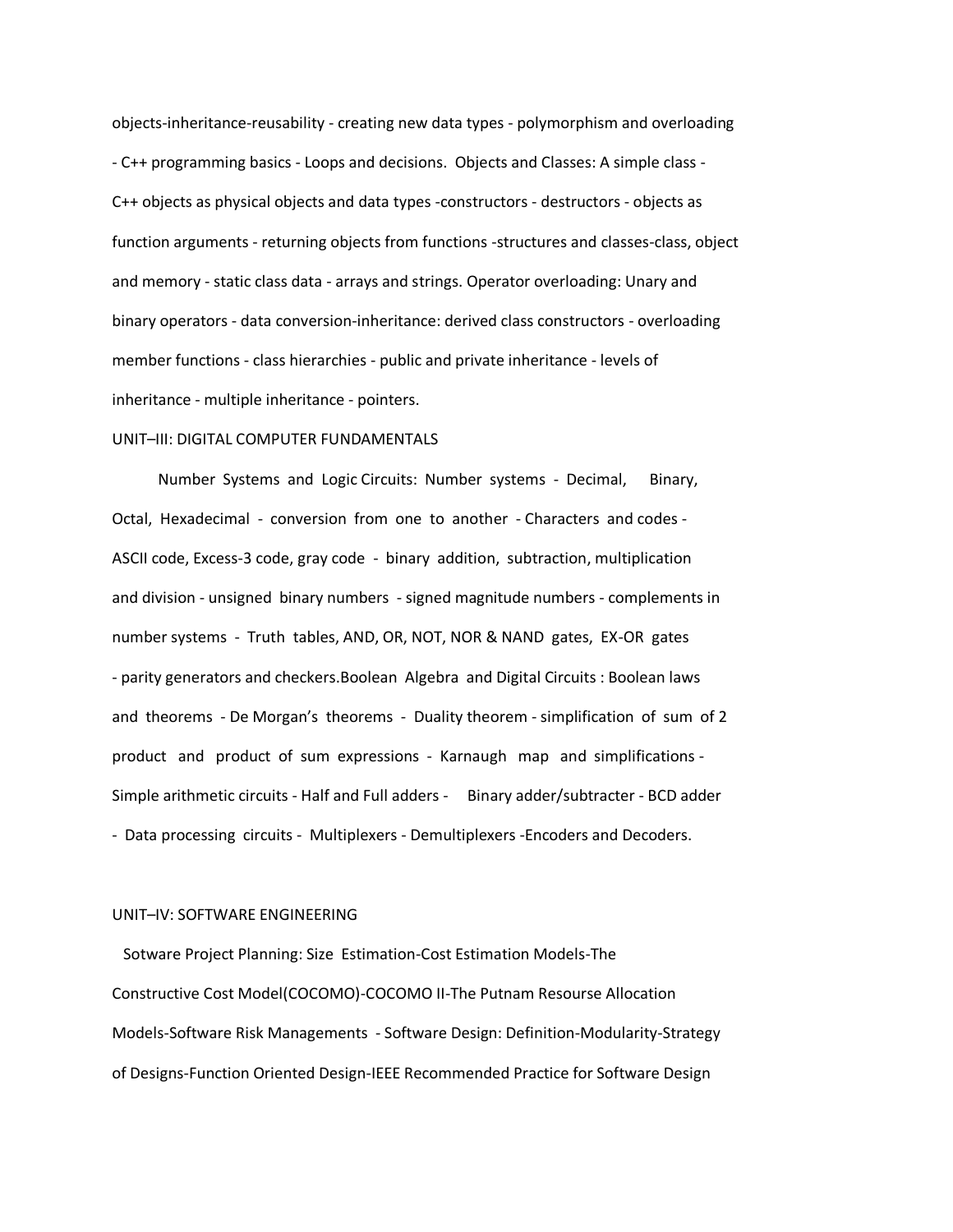Descriptions-Object Oriented Design.Software Metrics: Meaning -Token Count-Data Structure Metrics-Information Flow Metrics-Metrics Analysis - Software Reliability: Basic Concepts-Software Quality-Software Reliability Models-Capability Maturity Models-ISO 9000. Software Testing: Testing Process-Some Technologies-Functional Testing-Structural Testing-Levels of Testing-Debugging-Testing Tools.

## UNIT-V: MANAGEMENT INFORMATION SYSTEMS

 Fundamentals of Information System – Overview of Information of System Solving Business Problems with Information Systems : System Approach to Problem Solving – Developing Information System Solution – Information Systems for Strategic Advantages – Fundamentals of Strategic Advantage - Strategic Applications and Issues in It; Managing IT : Enterprise and Global Management. Business applications of Information Technology : The Internet and Electronic Commerce – Fundamentals of Electronic Commerce – Information System for Business Operations : Business Information System – Transaction – processing Systems. Information systems for Managerial Decision Support : Decision Support Systems – Artificial Intelligence technology in Business – Managing IT – Planning for Business change with IT – Implementing business change with IT – Security & Control Issues in I/S – Ethical and societal challenges of Information Technology.

#### UNIT-VI: DATA STRUCTURES

Arrays: Ordered Lists-Representation of arrays. Stacks and queues: fundamentals-

evaluation of expressions-multiple stacks and queues. Linked Lists: Singly Linked ListsLinked stacks and queues-polynomial addition-Doubly linked lists and dynamic-Garbage

collection and compaction. Trees: Basic terminology-Binary trees-Binary tree

representation-Binary tree traversal.

UNIT–VII: DATA BASE SYSTEMS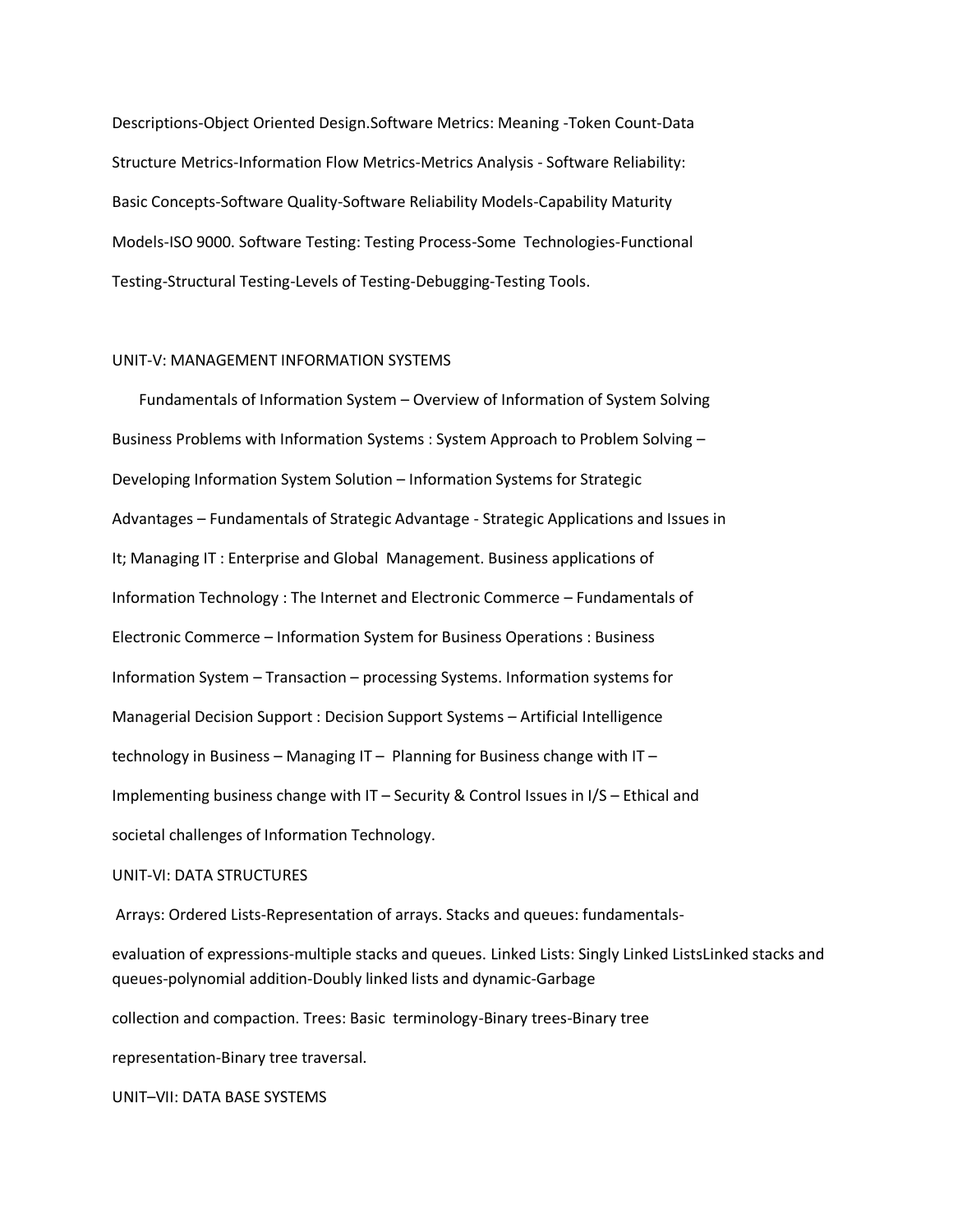Introduction: Objectives - Early Information Systems - Problems with Early Information Systems - Organization of Data Base - Components of Data Base Management System-Data Models - Entity - Relationship Model - Network Data Model, Hierarchical Data Model - Semantic Data Modelling.File Organization - Sequential file organization - The indexed sequential file organization -Creation and manipulating of indexed sequential file - Hashing - Key-to-address transformation.Relational Data Model : Introduction - Basic definition and terminology - Relational algebra. 3 UNIT -VIII: MULTIMEDIA AND ITS APPLICATIONS

 Introduction to Multimedia – CDROM and the Multimedia highway – Uses of Multimedia – Introduction to making multimedia – Multimedia skills.Multimedia hardware and software – Connections – Memory and storage devices – Input devices – Output devices – Communication devices. Basic software tools – Text editing and word processing tools – Painting and drawing tools – 3-D modelling and animation tools – Image editing tools – Animation, video and digital movie tools. Making instant multimedia – Multimedia authoring tools.Multimedia Building Blocks – Text – Sound – Multimedia System Sounds – MIDI versus Digital Audio – Digital Audio – Making MIDI Audio – Audio File Formats – Production tips - Images – Animation - Video. UNIT–IX: COMPUTER NETWORKS

 Introduction to Computer Networks and Data Communication: Need for computer networks - evolution - Data Communication - Data Transmission - Transmission media - Classification of Networks - Switching and Routing - Routing - Multiplexing and Concentration Concentrator - Terminal Handling - Components of a Computer Network. Network Standards and OSI - Need for network standard - OSI reference model - Physical layer - Data link layer - Network layer - Transport layer - Session layer - Application layer.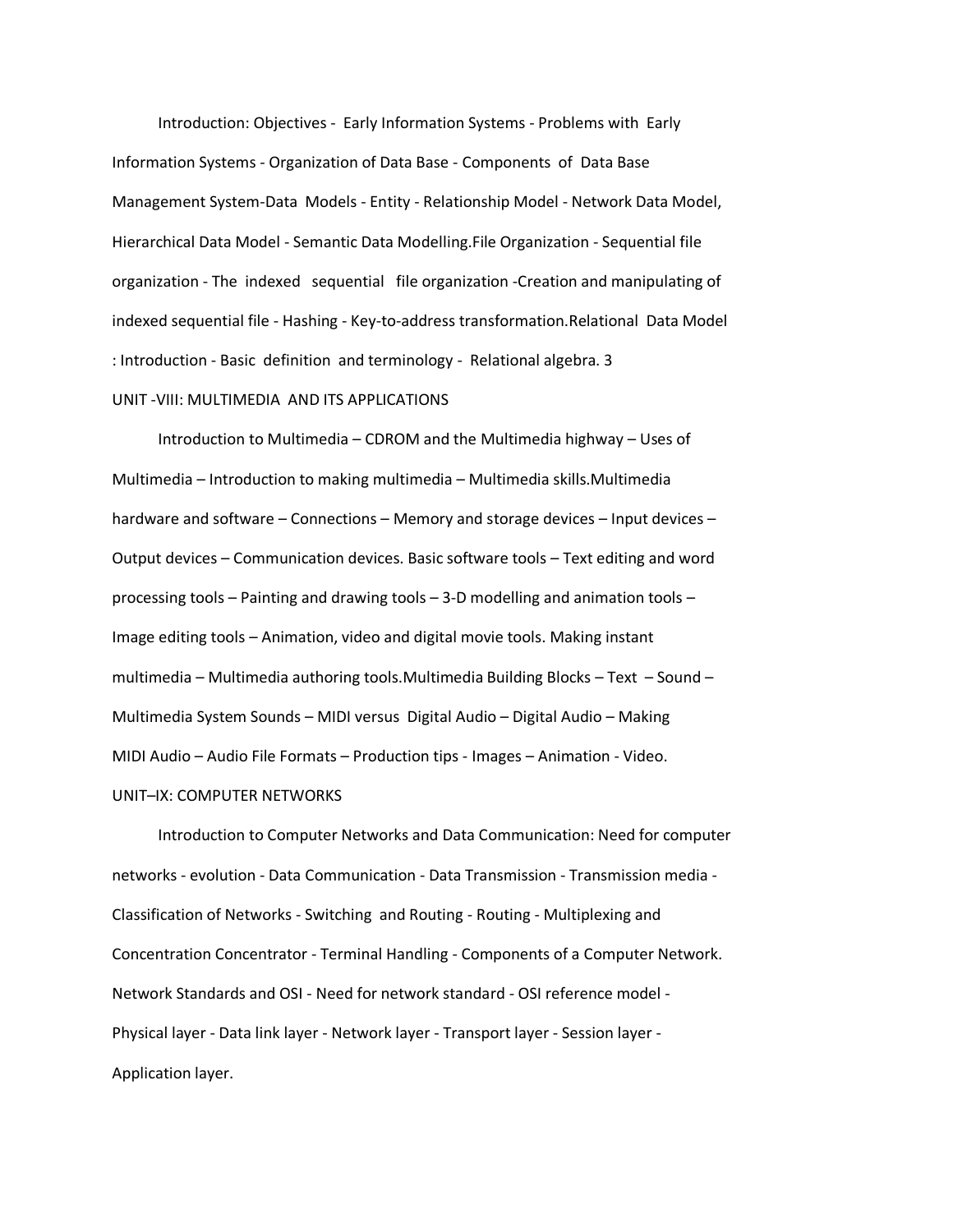### UNIT–X: OPERATING SYSTEMS

Computer Science overview-Basic elements-interrupts-cache memory-I/O

communication techniques-evolution-developments leading to modern OS.Process

description and control-process-process states-process- control-Uniprocessor scheduling-

types-scheduling algorithms Mutual exclusion and synchronization-concurrencysemaphores-monetorsmessage passing-readers and writers problem. Deadlock and

starvation-principles-prevention-avoidance-detection-dining philosopher's problem.

Memory Management-requirements-partitioning-paging-segmentation-virtual memoryhardware and control structures-operating system software.I/O management and disk

scheduling-I/O devices-I/O buffering -disk scheduling. File management-organization

and access-File directories-file sharing-record blocking-secondary storage management.

## BOOKS FOR REFERENCES:

1. Alexis Leon. Mathews Leon, Fundamentals of Information Technology, TECH World

2. Joe krayank & Joe Habraken, " Internet 6 in 1", Prentice Hall of India Private Limited,

New Delhi, 1998.

3. Internet Complete, BPB publications, New Delhi,1998

 4. E.Balagurusamy, "Programming in ANSI C", Tata McGraw Hill, New Delhi,II Edition, 2002.

- 5. E.Balagurusamy, Object Oriented Programming with C++ , Tata Mcgraw Hill, 1985
- 6. M. Morris Mano ,Computer System Architecture,, Pearson Education, III Edition
- 7. Roger S.Pressman "Software Engineering A Practitioner's Approach", 5

th

edition,

McGraw Hill, 2001

8. James A. O'Brien,Management Information Systems–, 4